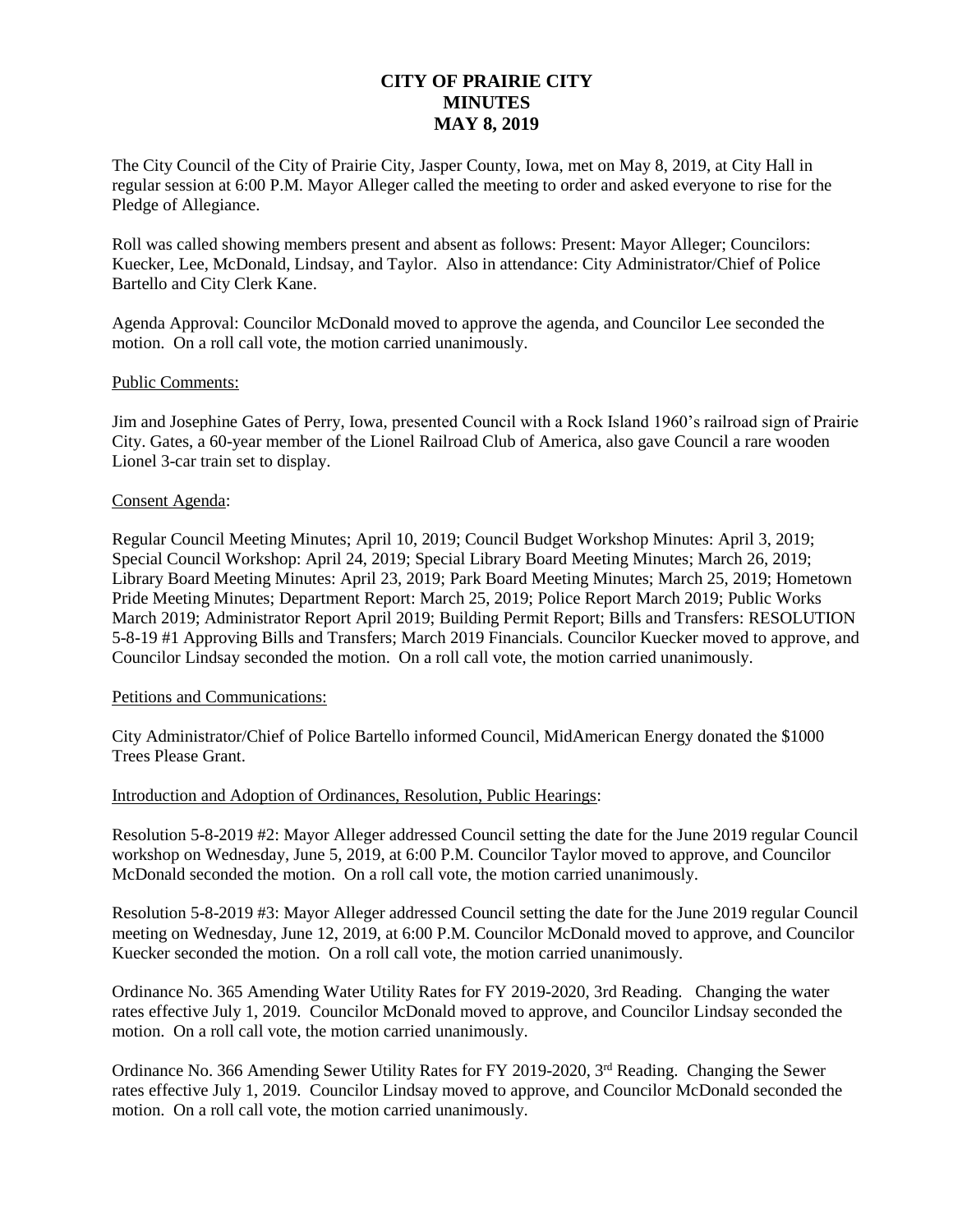**MINUTES May 8, 2019 Page 2**

Ordinance No. 367 Amending Solid Waste Utility Rates for FY2019-2020, 3rd Reading. Changing the Solid Waste Utility rates effective July 1, 2019. Councilor Kuecker moved to approve, and Councilor Taylor seconded the motion. On a roll call vote, the motion carried unanimously.

6:13 P.M. Mayor Alleger opened the Public Hearing for FY2018-2019 Budget Amendment. 6:14 P.M. Mayor Alleger closed the Public Hearing.

Resolution 5-18-19#4 Adopting the proposed FY 2018-2019 Budget Amendment and instructing the City Clerk to file the Amendment with the County Auditor as Required by law. Councilor Kuecker moved to approve, and Councilor Lee seconded the motion. On a roll call vote, the motion carried unanimously.

Resolution 5-8-19#5 Approving the Contract between the City of Prairie City and Prairie Days music entertainment Toaster for \$1750.00. Councilor McDonald moved to approve, and Councilor Kuecker seconded the motion. On a roll call vote, the motion carried unanimously.

Resolution 5-8-19#6 Approving the Contract between the City of Prairie City and Prairie Days music entertainment Damon Dotson for \$2500.00, conditionally amended with no alcohol provided. Councilor McDonald moved to approve, and Councilor Kuecker seconded the motion. On a roll call vote, the motion carried unanimously.

Resolution 5-8-19#7 Resolution authorizing early redemption of the Water Revenue Bond Series 2001. State Revolving Loan in the amount of \$103,952.75. Councilor McDonald moved to approve, and Councilor Kuecker seconded the motion. On a roll call vote, the motion carried unanimously.

# Old Business:

City Administrator/Chief of Police Bartello led discussion on the proposed water well field rehab. Bartello continued the water well field rehab discussion regarding the additional problems found at the site. Holes were located at the base of the pipe that feeds into the screen. Northway Well and Pump Company quoted \$21,600 to repair the damages. Councilor Taylor moved to approve, and Councilor Lee seconded the motion. On a roll call vote, the motion carried unanimously.

# New Business:

Steve Wilkie, owner of Wilkie's Garage, addressed Council regarding three special events to be held over the summer months. EMS Prairie Pig Out event on June 22<sup>nd</sup>, Motorcycle Ride July 20, and Prairie Days July 26 and 27. Wilkie requested extended patio service to service alcohol for the events. Councilor Kuecker moved to approve, and Councilor McDonald seconded the motion. On a roll call vote, the motion carried unanimously.

EMS Prairie Pig Out - Kelly Clymer addressed Council requesting the west side of Garden Square Park be closed June 22. The EMS will hold a vendor fair, Raffle and BBQ event from 4:00 P.M. – 7:30 P.M. Councilor Kuecker moved to approve, and Councilor Taylor seconded the motion. On a roll call vote, the motion carried unanimously.

2019 Farmers Market - Kirsten Weiland, PCBA, addressed Council regarding the 2019 Farmer's Market. The market will run from May 30 through September 26 4:30 P.M. to 6:30 P.M. Weiland requested the same set up as 2018, with the market on the west side of Garden Square Park along Main Street. Councilor Taylor moved to approve, and Councilor Kuecker seconded the motion. On a roll call vote, the motion carried unanimously.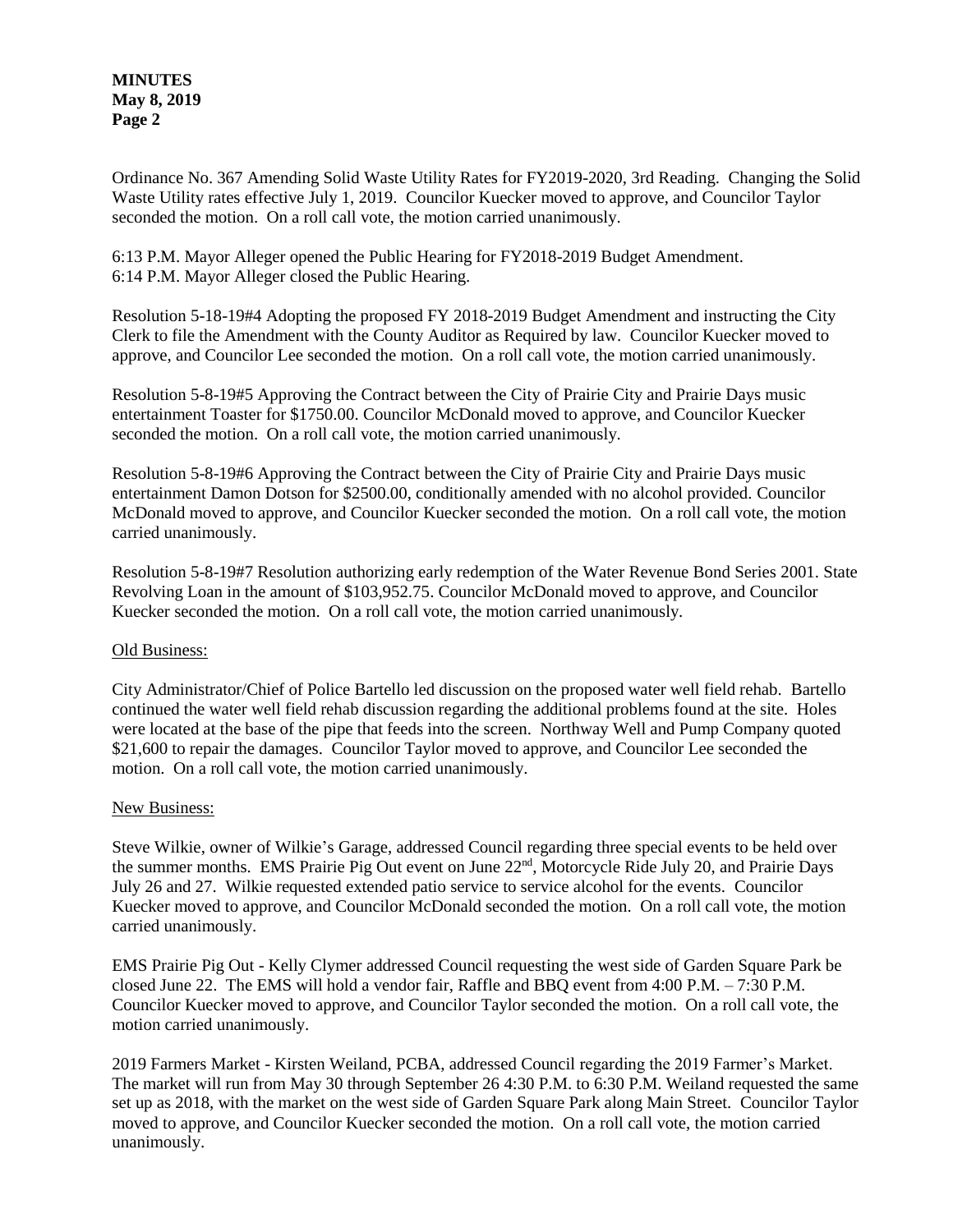#### **MINUTES May 8, 2019 Page 3**

City Administrator/Chief of Police Bartello led the discussion requesting a replacement utility tractor for Public Works. Bartello stated that the current utility tractor, Ford New Holland 545D has been on poor condition for several years. Public Works obtained three quotes for a mid-sized replacement tractor. Bartello recommended option 1 a 5075E John Deere Utility Tractor with 520M loader for \$33,500, including an \$11,500 trade-in. Councilor Lee voiced strong concerns over the size of the tractor. Lee requested additional quotes for a larger tractors. Councilor McDonald moved to approve the 5075E John Deere Utility Tractor with 520M loader for \$33,500, and Councilor Kuecker seconded the motion. On a roll call vote, the motion carried with 4 yes (McDonald, Kuecker, Lindsay, Taylor) and 1 no (Lee).

City Administrator/Chief of Police Bartello informed Council the Prairie City Lions Club plan to host the Culpepper & Merriweather Circus on August 19, 2019. Bartello stated in previous years the Lions Club has used City water, electric and garbage containers and are requesting the same this year. Councilor Lindsay mentioned that the property located at southwest corner of Norris Street is owned by the CIARAD group. The Lions Club would need to obtain approval for access. Bartello stated after the CIARAD property approval, the City will provide water, electric and garbage container for August 19, 2019, performance. Councilor Lindsay moved to approve, and Councilor Kuecker seconded the motion. On a roll call vote, the motion carried unanimously.

City Administrator/Chief of Police Bartello asked for a motion to approving the action to obtain the abstracts for 701, 703 and 705 S. Norris Street. Bartello stated a local abstract company would create all three abstracts for \$1,700. Councilor Lindsay moved to approve, and Councilor McDonald seconded the motion. On a roll call vote, the motion carried unanimously.

Tracy Stevens provided Council with an informational presentation on the 2020 Census process. Stevens urged Council and citizens to visit the website [www.census.gov](http://www.census.gov/) for additional information and census jobs available.

City Administrator/Chief of Police Bartello led the discussion for possible action for nuisance abatements, explaining the current regulations. Councilor Taylor requested additional information on additional code enforcement. After a lengthy discussion, the item was tabled for additional information.

Discussion and Possible Action for Closed Session under Iowa Code 21.5(1)(j) to discuss the purchase of Real Estate. At 8:16 P.M. Councilor Kuecker made a motion for Closed Session, and Councilor Lindsay seconded the motion. On a roll call vote, the motion carried unanimously.

At 8:50 P.M. moved to open session. Mayor Alleger requested a motion for Council to approve the realestate purchase agreement of property located at 100 S. Marshall Street for \$125,000 from Ultimate Services Worldwide LLC., owner Karen Burkett. Councilor McDonald moved to approve, and Councilor Lindsay seconded the motion. On a roll call vote, the motion carried unanimously.

At 8:59 P.M. discussion and possible action under closed session under Iowa Code 21.5(1)(j) to evaluate the professional competency of an individual whose appointment is being considered. Councilor McDonald made a motion for closed session, and Councilor Kuecker seconded the motion. On a roll call vote, the motion carried unanimously.

At 10:14 P.M. moved to open session.